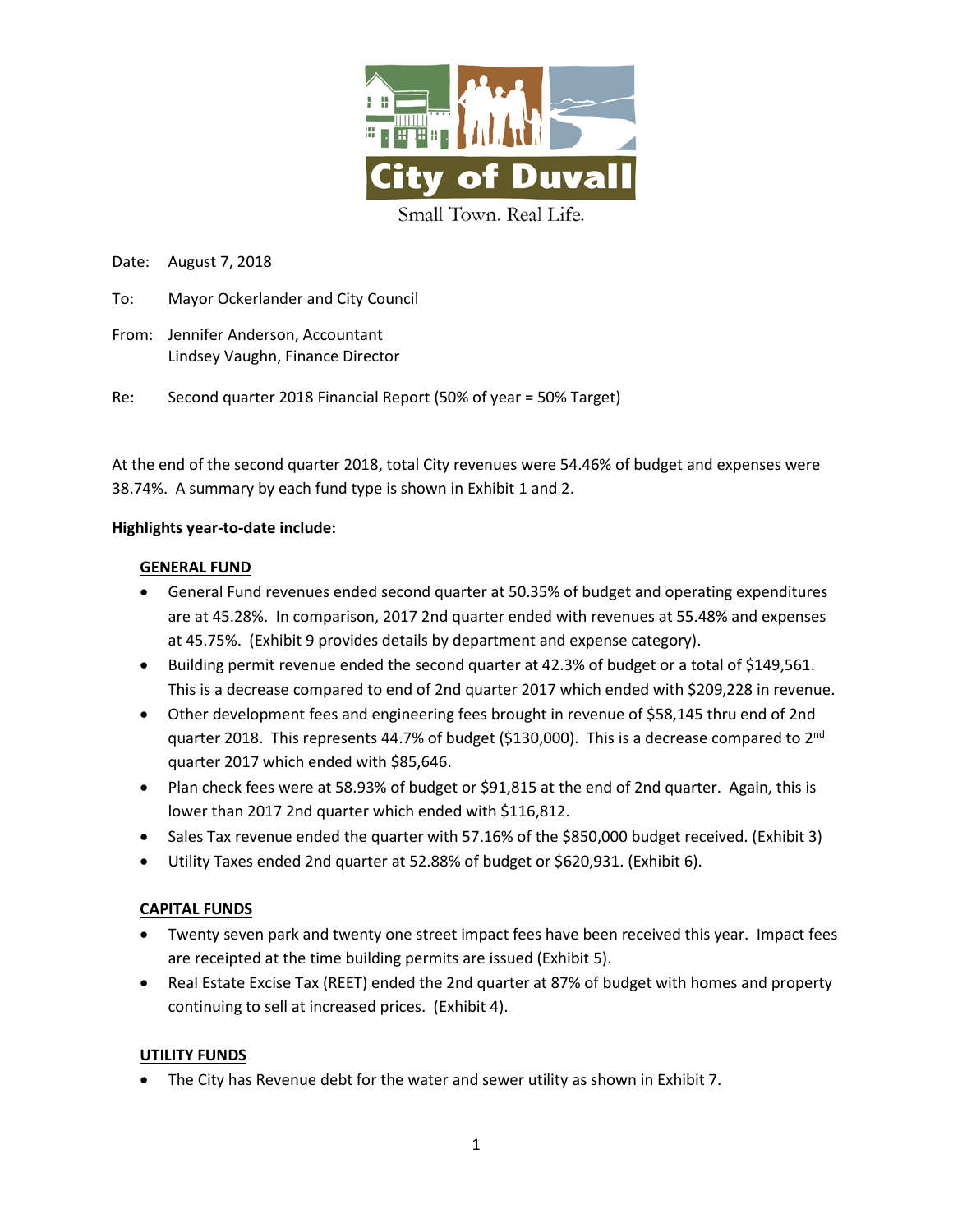#### **ALL FUNDS**

- Interest revenue ended the 2nd quarter at \$81,183. This is 89.62% of the 2018 budget, \$90,585.
- Reserve fund balances are being met (Exhibit 8).

Please feel free to contact me if you have any questions, 425-939-8068.

|                           | 2018                | 2018                          | 2018                                         | <b>YTD 2018</b> | %               |               |
|---------------------------|---------------------|-------------------------------|----------------------------------------------|-----------------|-----------------|---------------|
| <b>Fund Types</b>         | <b>Total Budget</b> | Begin. Fund<br><b>Balance</b> | <b>Total Budget Less</b><br>Begin. Fund Bal. | <b>Revenues</b> | <b>Received</b> | <b>Target</b> |
| General Fund              | 7,004,585           | 1,783,257                     | 5,221,328                                    | 2,628,967       | 50.35%          | >50%          |
| Contingency Fund          | 230.167             | 228,867                       | 1,300                                        | 1,192           | 91.67%          | >50%          |
| Special Revenue Funds     | 1,008,181           | 154,046                       | 854,135                                      | 385,708         | 45.16%          | >50%          |
| Debt Service              | 496,542             | 19,865                        | 476,677                                      | 238,339         | 50.00%          | >50%          |
| Capital Project Funds     | 6,329,668           | 3,819,302                     | 2,510,366                                    | 1,550,882       | 61.78%          | >50%          |
| <b>Utility Funds</b>      | 13,425,630          | 6,737,927                     | 6,687,703                                    | 3,799,389       | 56.81%          | >50%          |
| Bond Redemption & Reserve | 425,275             | 283,500                       | 141,775                                      | 71,027          | 50.10%          | >50%          |
| Internal Service Funds    | 1,270,267           | 789,870                       | 480,397                                      | 241,270         | 50.22%          | >50%          |
| Totals                    | \$30,190,314        | 13,816,633                    | \$<br>16,373,681                             | 8,916,774<br>S  | 54.46%          | $>50\%$       |

## **EXHIBIT 1: Budget to Actual Revenues thru June 30, 2018 – all funds**

Total revenues are slightly above the target of 50% or higher.

# **EXHIBIT 2: Budget to Actual Expenditures thru June 30, 2018 – all funds**

|                           | 2018                | 2018                                        | 2018                                       | <b>YTD 2018</b>     | %        |             |
|---------------------------|---------------------|---------------------------------------------|--------------------------------------------|---------------------|----------|-------------|
| <b>Fund Types</b>         | <b>Total Budget</b> | <b>Budget Ending</b><br><b>Fund Balance</b> | <b>Total Budget less</b><br>End. Fund Bal. | <b>Expenditures</b> | Expended | Target      |
| General Fund              | 7,004,585           | 1,703,887                                   | 5,300,698                                  | 2,400,206           | 45.28%   | $\leq 50\%$ |
| Contingency Fund          | 230,167             | 230,167                                     |                                            |                     | #DIV/0!  | 50%         |
| Special Revenue Funds     | 1,008,181           | 129,121                                     | 879,060                                    | 298,893             | 34.00%   | 50%         |
| Debt Service              | 496,542             | 19,866                                      | 476,677                                    | 55,838              | 11.71%   | 50%         |
| Capital Project Funds     | 6,329,668           | 3,372,551                                   | 2,957,117                                  | 1,164,355           | 39.37%   | 50%         |
| <b>Utility Funds</b>      | 13,425,630          | 7,293,477                                   | 6,132,153                                  | 2,241,340           | 36.55%   | 50%         |
| Bond Redemption & Reserve | 425,275             | 285,500                                     | 139,775                                    | 1,888               | 1.35%    | 50%         |
| Internal Service Funds    | 1,270,267           | 699,901                                     | 570,366                                    | 212,266             | 37.22%   | 50%         |
| Totals                    | \$30,190,314        | \$<br>13,734,469                            | \$<br>16,455,845                           | 6,374,786<br>S      | 38.74%   | 50%         |

Expenditures are below the 50% target at the end of the 2nd quarter.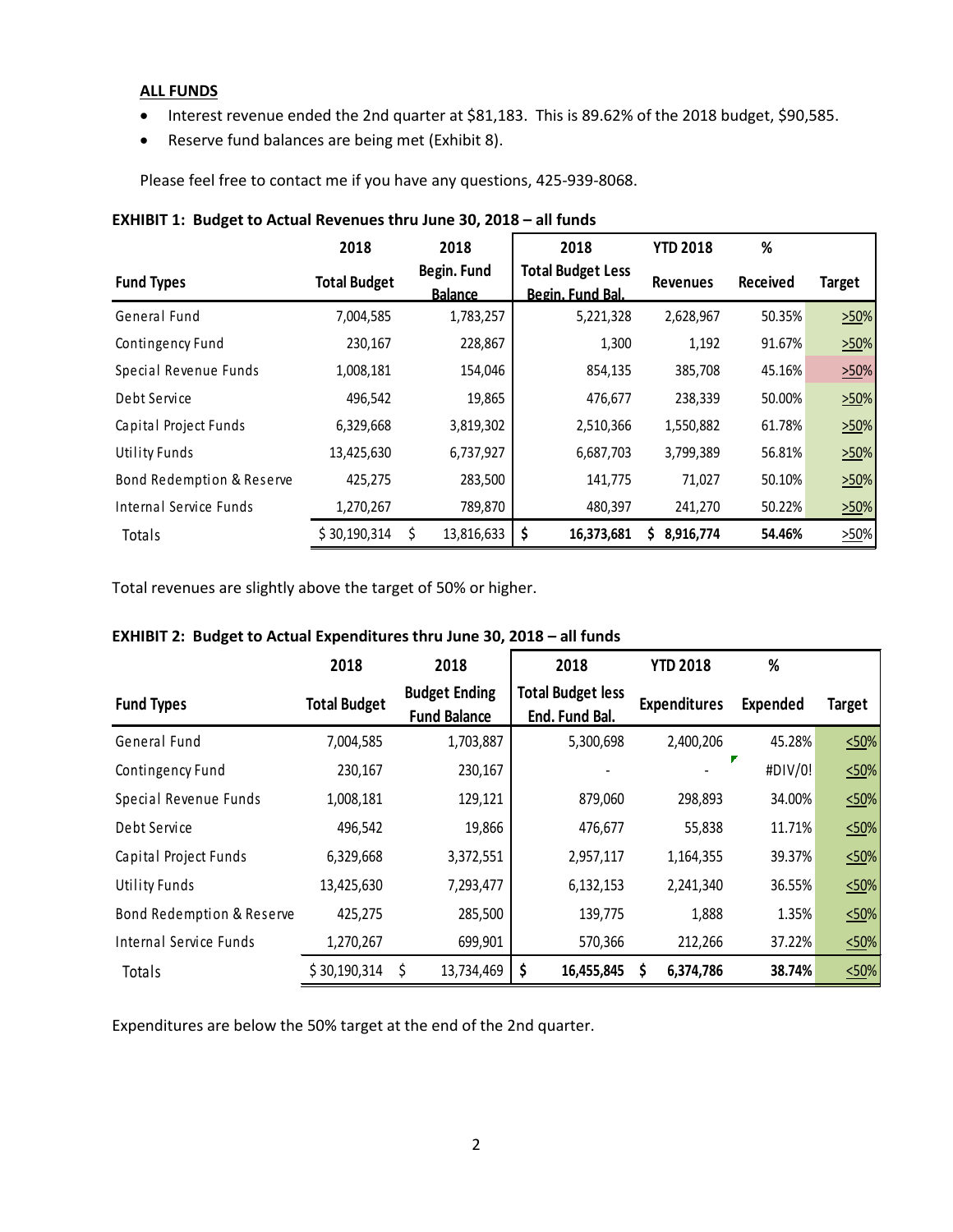



Sales tax ended the 2nd quarter at 57.16% of our \$850,000,000 budget and is 12.2% higher than second quarter 2017 sales tax revenues.



#### **EXHIBIT 4: REET**

Real Estate Excise Tax Revenues (REET) were at 87.39% of the 2018 budget (\$400,000) at the end of the quarter. These funds are primarily for capital improvements.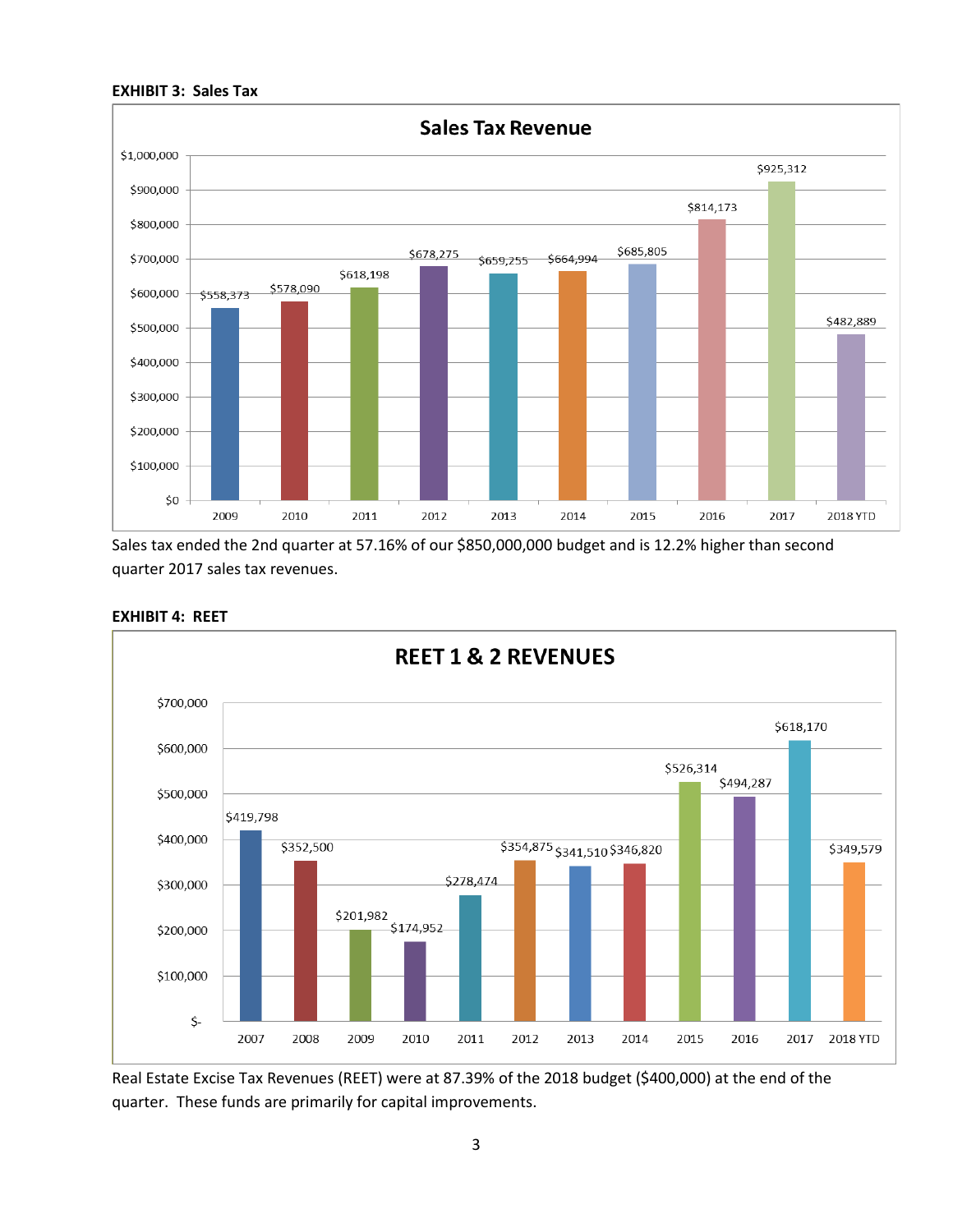

The City has collected 27 park impact fees, or 45.97% of budget (\$446,215), thru June 30, 2018. Park impact fees are restricted for park capital improvements.



The City has collected 21 street impact fees, or 34.93% of budget (\$499,163), thru June 30, 2018. Street impact fees are restricted for transportation capital improvements.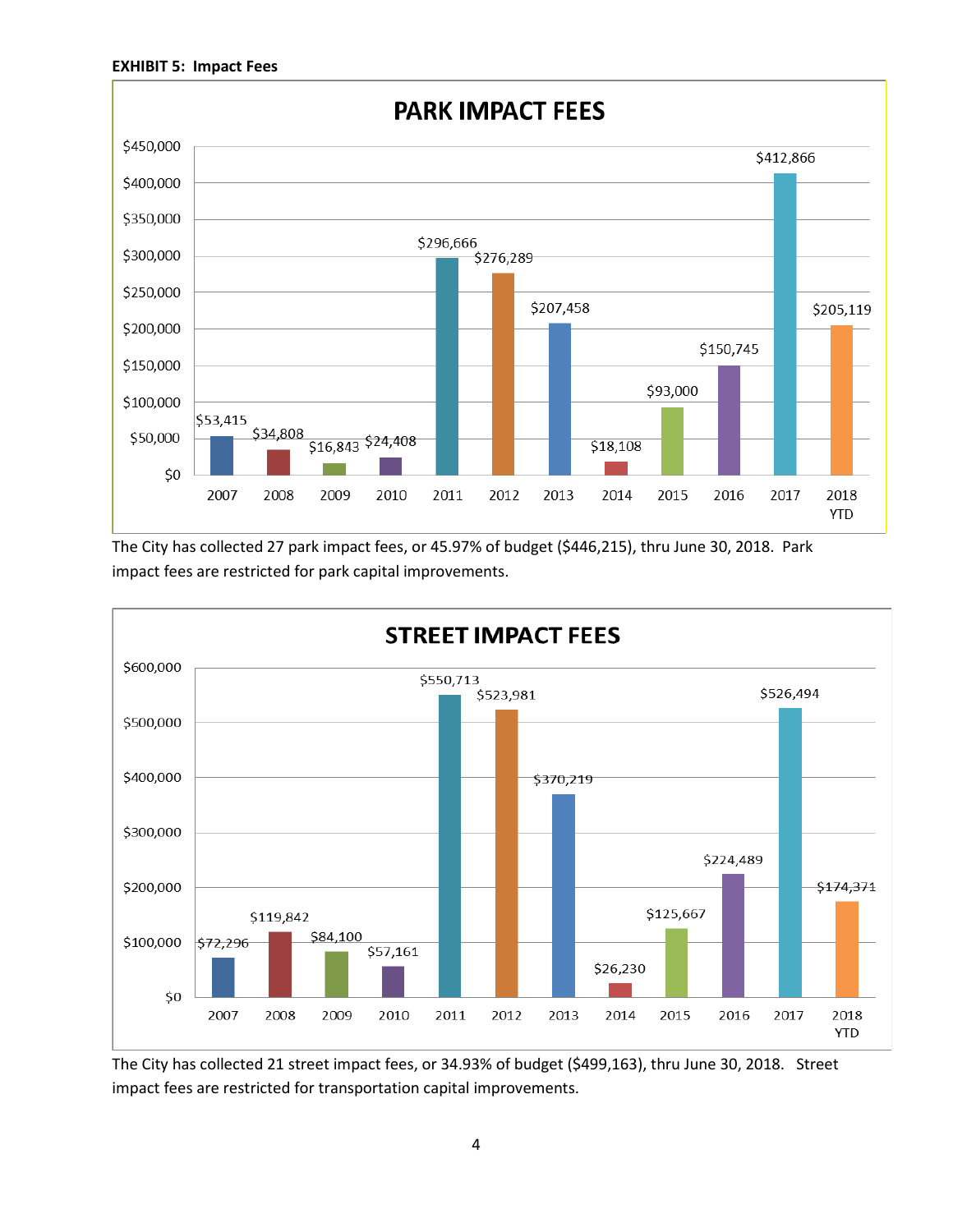#### **EXHIBIT 6: Utility Taxes**



At the end of the second quarter, utility taxes are at 52.88% of budget (\$1,174,200). Utility tax revenues are from electric, gas, telephone, garbage, cable, and the city's water, sewer, and storm drain utilities.

| <b>EXHIBIT 7: Debt</b>                |   |           |
|---------------------------------------|---|-----------|
| <b>General Obligation Debt</b>        |   | Principal |
| <b>Big Rock Ball Field</b>            |   | 1,630,000 |
| Main Street Project                   |   | 2,855,000 |
| <b>Total General Obligation Debt</b>  | S | 4,485,000 |
| *1st GO Debt Payment was on 12/1/2017 |   |           |
|                                       |   |           |

| <b>Utility Revenue Debt</b> |   | Principal |
|-----------------------------|---|-----------|
| Sewer Bonds                 |   | 135,000   |
| SRF WWTP Loan               |   | 2.298.511 |
| <b>Total Revenue Debt</b>   | S | 2,433,511 |

The City issued \$4,865,000 in Limited-Term General Obligation (LTGO) debt on February 22, 2017. The utilities have outstanding loans and revenue bonds as shown above. Duvall has bond reserves set aside which are in compliance with bond covenants.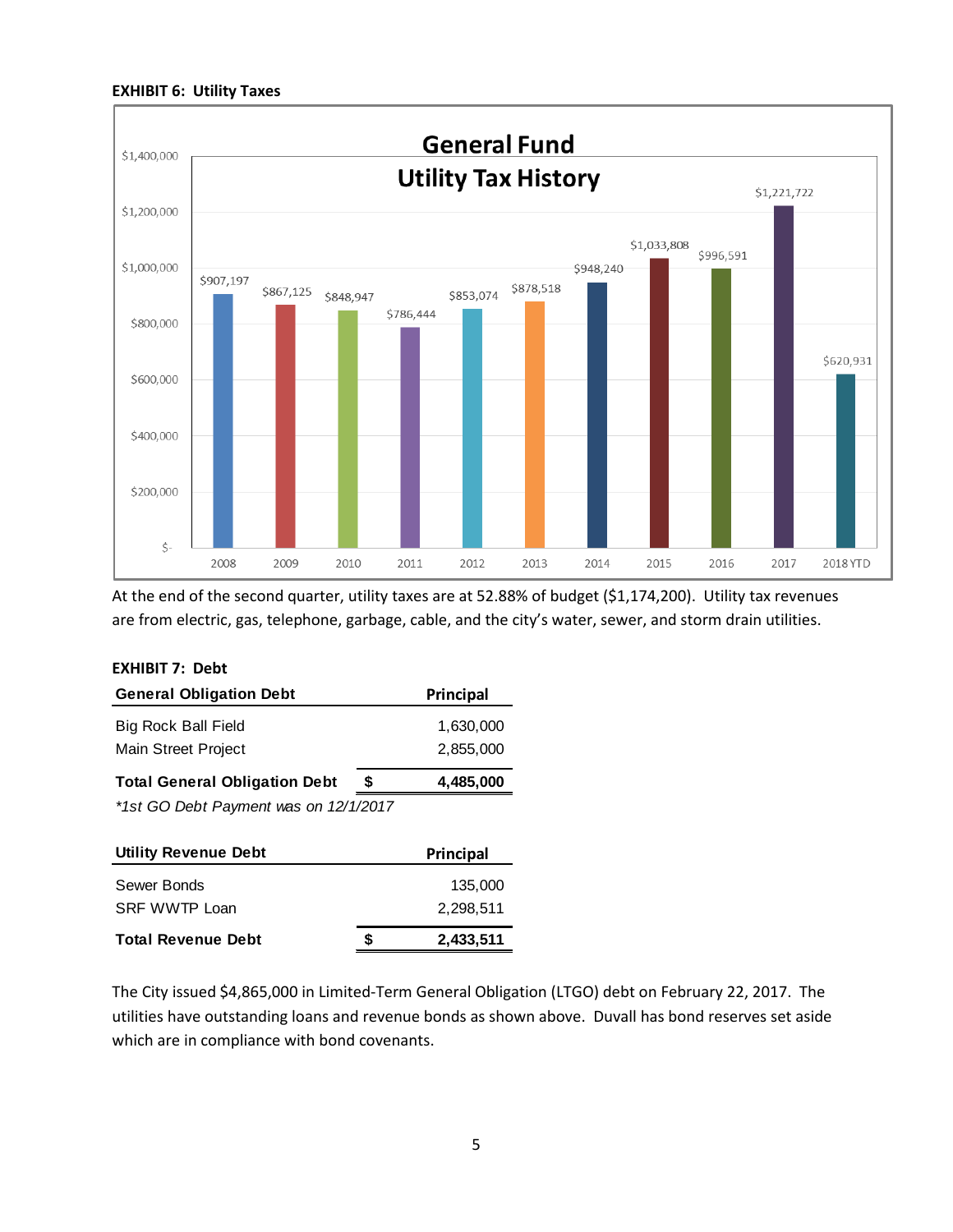# **EXHBIT 8: Fund Balance Reserves**

|   | <b>Total Restricted Funds</b> | 3.465.356 |                                                      |
|---|-------------------------------|-----------|------------------------------------------------------|
|   | 503 Insurance Deductible      | 13.200    | Insurance Liability                                  |
|   | 501 Equipment Fund            |           | 200,000 Established by City Council                  |
|   | 411 Utility Bond Debt Reserve |           | 159,000 Per Bond Ordinance and Covenants             |
|   | 404 Storm Drain               |           | 291,950 Established by City Council, Increase by CPI |
|   | 402 Sewer Utility, DOE Loan   |           | 335,000 Annual Loan Amount                           |
|   | 402 Sewer Utility             |           | 934,236 Established by City Council, Increase by CPI |
|   | 401 Water Utility             |           | 700,677 Established by City Council, Increase by CPI |
| F | 002 Contingency               |           | 228,867 Maximum allowed is 37.5% of Assessed Value   |
| ₹ | 001 Disaster Relief           |           | 25,000 Established by City Council                   |
| × | 001 General Fund              | \$        | 577,426 17% of operating budget, plus misc reserves  |

- Reserve balances are being met.
	- o The revenues are being internally tracked and accounted for per the reserve resolution. The finance department was made aware through trainings that the City was not allowed to classify the reserves stated within the resolution as "reserved" through the Washington State Auditor's definition. This has resulted on the financial statements showing the internally restricted money as unreserved, even though internally it is reserved by City Council.
- The City has a total of \$16,187,248 cash on hand.
	- o Additional information may be found in the second quarter investment report.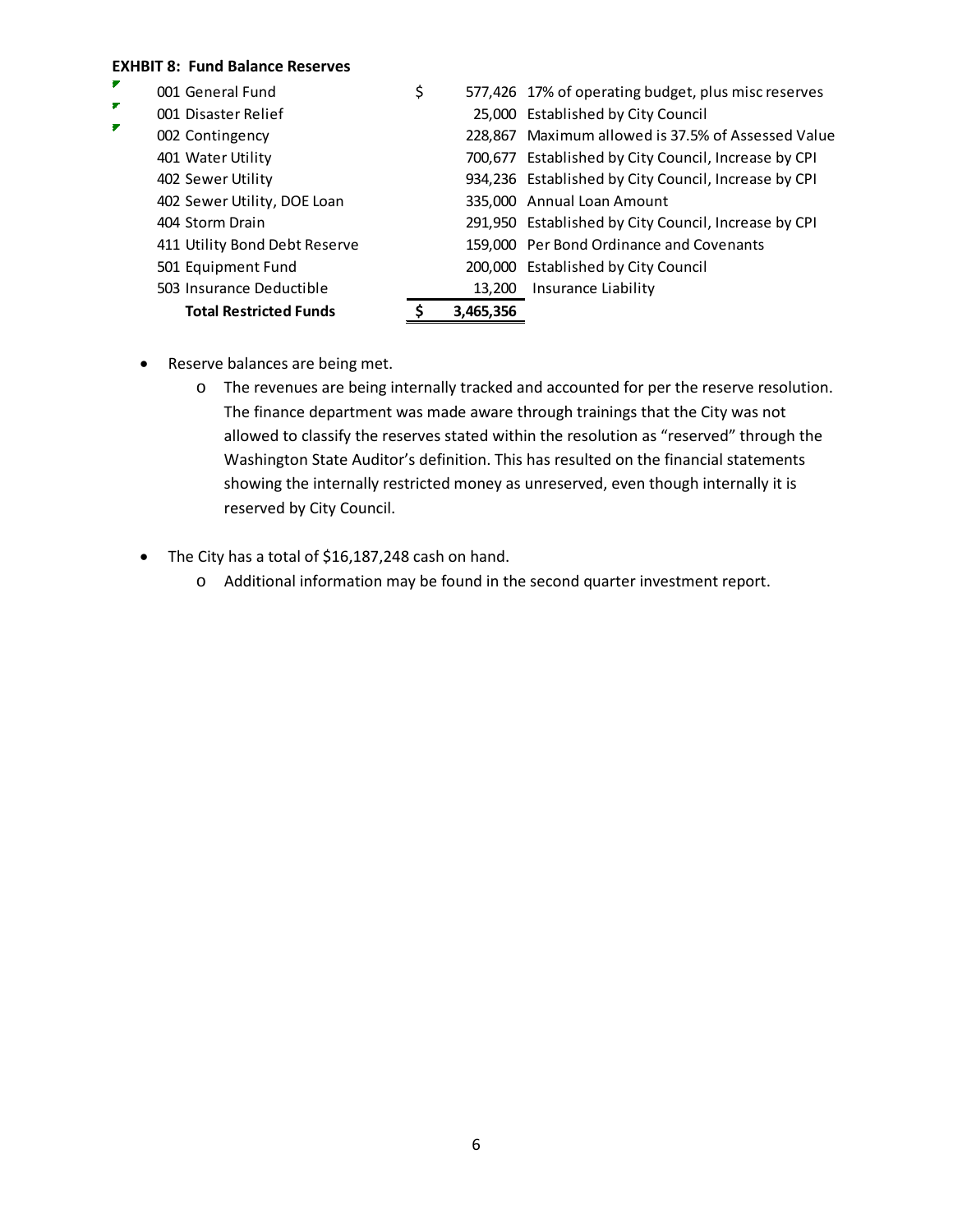| <b>EXHIBIT 9:</b>                                |                    |       |              |                    |               |
|--------------------------------------------------|--------------------|-------|--------------|--------------------|---------------|
| <b>Annual Revenue Report</b>                     |                    |       |              | Target $\geq 50\%$ |               |
| General Fund as of 6/30/18                       |                    |       |              | <b>YTD%</b>        | 2017          |
| <b>Resources</b>                                 | 2018 Budget        |       | <b>YTD</b>   | <b>Collected</b>   | Comparison    |
| <b>Begin Fund Balance</b>                        | \$<br>1,783,256.52 | \$    | 1,783,256.52 | 100.00%            | 100.00%       |
| Taxes                                            | 3,733,706.00       |       | 1,956,502.93 | 52.40%             | 53.07%        |
| <b>Licenses &amp; Permits</b>                    | 605,425.00         |       | 275,680.22   | 45.53%             | 71.14%        |
| Intergovernmental Revenues                       | 226,150.00         |       | 80,171.21    | 35.45%             | 43.34%        |
| <b>Charges for Goods and Services</b>            | 344,810.00         |       | 152,833.42   | 44.32%             | 75.97%        |
| <b>Fines &amp; Penalties</b>                     | 53,400.00          |       | 27,202.06    | 50.94%             | 47.45%        |
| <b>Miscellaneous Revenues</b>                    | 102,855.00         |       | 58,724.34    | 57.09%             | 44.39%        |
| Other                                            | 154,982.00         |       | 77,852.84    | 50.23%             | 52.13%        |
| <b>TOTAL OPERATING REVENUE:</b>                  | \$<br>5,221,328.00 | \$    | 2,628,967.02 | 50.35%             | 55.48%        |
| <b>TOTAL</b>                                     | \$<br>7,004,584.52 | \$    | 4,412,223.54 | 62.99%             | 64.47%        |
| <b>Annual Expense Report</b>                     |                    |       |              | Target $< 50\%$    |               |
| General Fund as of 6/30/18                       |                    |       |              | <b>YTD%</b>        | 2017          |
| <b>Expenses by Department:</b>                   | 2018 Budget        |       | <b>YTD</b>   | <b>Spent</b>       | Comparison    |
| Legislative                                      | \$<br>93,770.00    | \$    | 59,274.78    | 63.21%             | 54.89%        |
| Executive                                        | 220,931.00         |       | 91,092.36    | 41.23%             | 59.18%        |
| <b>Community Events</b>                          | 32,000.00          |       | 10,059.87    | 31.44%             | 0.00%         |
| Finance Dept.                                    | 313,840.00         |       | 143,022.11   | 45.57%             | 56.05%        |
| Planning Dept.                                   | 486,683.00         |       | 169,638.21   | 34.86%             | 37.46%        |
| <b>Building Dept.</b>                            | 207,981.00         |       | 120,119.30   | 57.75%             | 48.83%        |
| Police Dept.                                     | 2,588,882.00       |       | 1,196,830.31 | 46.23%             | 42.18%        |
| <b>Economic Development</b>                      | 47,500.00          |       | 19,073.74    | 40.16%             | 0.00%         |
| Recycling Dept.                                  | 25,300.00          |       | 386.29       | 1.53%              | 4.56%         |
| <b>Civil Service</b>                             | 15,923.00          |       | 4,837.16     | 30.38%             | 66.38%        |
| Parks Dept.                                      | 329,495.00         |       | 149,068.97   | 45.24%             | 42.93%        |
| <b>Cultural Commission</b>                       | 44,200.00          |       | 10,467.55    | 23.68%             | 20.68%        |
| <b>City Mitigation Projects</b>                  | 6,000.00           |       |              | 0.00%              | 0.00%         |
| <b>Engineering Dept.</b>                         | 202,827.50         |       | 85,959.54    | 42.38%             | 43.87%        |
| Fire                                             | 4,850.00           |       | 2,860.00     | 58.97%             | 37.11%        |
| Non-Departmental                                 | 680,515.00         |       | 337,515.70   | 49.60%             | 59.94%        |
| TOTAL OPERATING EXPENSES                         | \$<br>5,300,697.50 | \$    | 2,400,205.89 | 45.28%             | 45.75%        |
| <b>Ending Fund Balance</b>                       | \$<br>1,703,887.02 | \$    |              | 0.00%              | 0.00%         |
| <b>TOTAL BUDGET</b>                              | \$<br>7,004,584.52 | \$    | 2,400,205.89 | 34.27%             | 37.37%        |
| General Fund as of 6/30/18                       |                    |       |              | <b>YTD%</b>        | 2017          |
| <b>Expenses by Category:</b>                     | 2018 Budget        |       | <b>YTD</b>   | <b>Spent</b>       | Comparison    |
| Salaries and Wages                               | \$<br>2,333,111.00 | $\$\$ | 1,121,297.68 | 48.06%             | 46.73%        |
| <b>Personnel Benefits</b>                        | 957,767.00         |       | 454,512.33   | 47.46%             | 42.43%        |
| <b>Supplies</b>                                  | 109,834.00         |       | 44,291.02    | 40.33%             | 35.44%        |
| <b>Services</b>                                  | 1,510,290.50       |       | 681,260.81   | 45.11%             | 51.02%        |
| Intergovernmental Svcs.                          | 350,695.00         |       | 98,844.05    | 28.19%             | 30.85%        |
| <b>Capital Outlays</b>                           | 39,000.00          |       |              | 0.00%              | 0.00%         |
| TOTAL OPERATING EXPENSES                         | \$<br>5,300,697.50 | \$    | 2,400,205.89 | 45.28%             | <u>45.75%</u> |
| <b>Ending Fund Balance</b>                       | \$<br>1,703,887.02 |       |              | 0.00%              | 0.00%         |
| <b>TOTAL BUDGET</b>                              | \$<br>7,004,584.52 | \$    | 2,400,205.89 |                    |               |
| <b>Operating Revenue less Operating Expenses</b> |                    | \$    | 228,761.13   |                    |               |

7